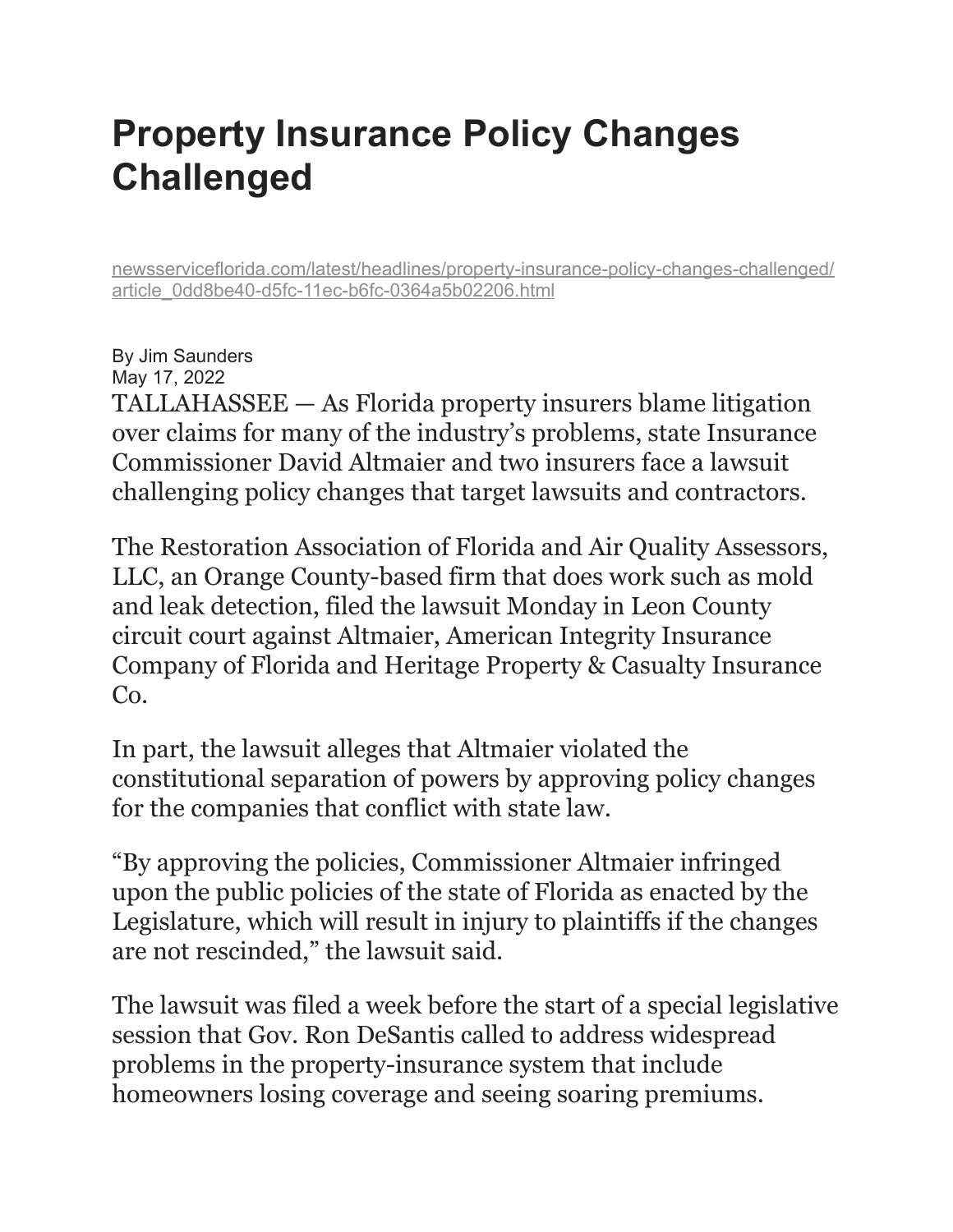Insurers have long argued that a major cause of the problems is contractors and attorneys driving litigation over claims. As part of that, they blame a requirement that, in many cases, requires insurers to pay attorney fees for the plaintiffs.

The lawsuit targets policy changes that the state Office of Insurance Regulation, headed by Altmaier, approved for the companies in recent months.

The American Integrity changes involve an effort to shift claims disputes to mediation and arbitration. The changes offer a premium reduction to policyholders for agreement to use mediation and, if that doesn't resolve the disputes, to go to binding arbitration.

Also, the lawsuit said, customers would have to pay their attorney fees in disputes that go to mediation and arbitration. It said that would raise legal costs for homeowners and contractors, which are often assigned benefits under homeowners' policies.

"While the policy text states insureds have a right to be represented by counsel both during mediation and arbitration, it strips away the right to recover those (attorney) fees otherwise codified by the Florida Legislature as set forth in … Florida law," the lawsuit said.

The Heritage policy changes involve excluding payment for people such as appraisers, inspectors, engineers and contractors to estimate losses, unless Heritage requests or approves the work.

The lawsuit alleges that the changes prevent homeowners from choosing contractors and effectively prevents assigning benefits to contractors. In assignment of benefits, contractors pursue payment of claims from insurers — a practice that insurers have long argued leads to more litigation.